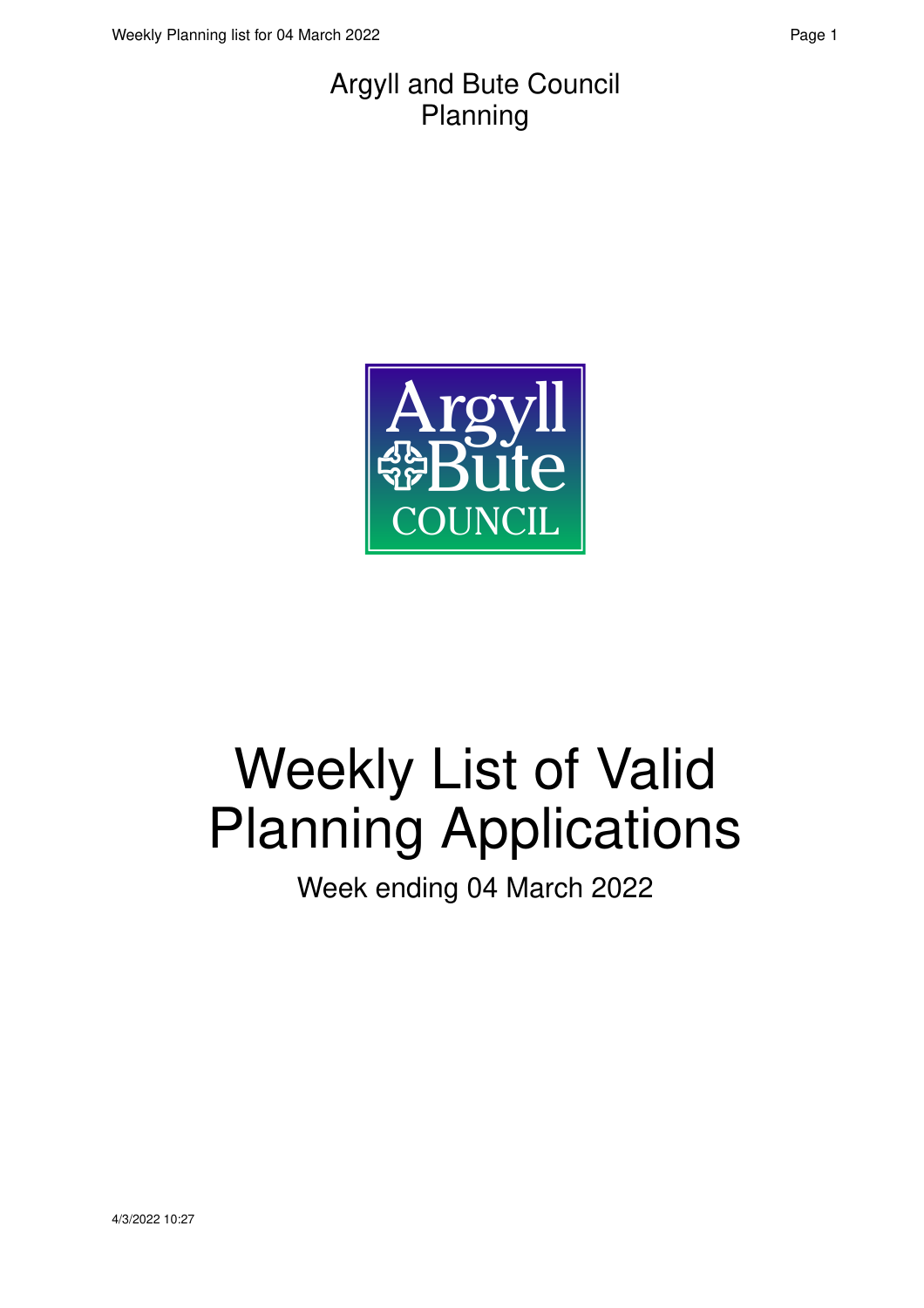#### **Bute and Cowal**

| Reference:                                   | 21/02664/PP                                                    | Officer:<br>Telephone: | Norman Shewan<br>01546 605518                                  |
|----------------------------------------------|----------------------------------------------------------------|------------------------|----------------------------------------------------------------|
| <b>Ward Details:</b>                         | 07 - Dunoon                                                    |                        |                                                                |
|                                              |                                                                |                        |                                                                |
| <b>Community Council:</b>                    | <b>Dunoon Community Council</b>                                |                        |                                                                |
| Proposal:                                    |                                                                |                        | Change of use of retail premises (Class 1) to office (Class 4) |
| Location:                                    | 217 Argyll Street, Dunoon, Argyll And Bute, PA23 7QT           |                        |                                                                |
| <b>Applicant:</b>                            | Argyll And Bute Rape Crisis                                    |                        |                                                                |
|                                              | 215 Argyll Street, Dunoon, United Kingdom, PA23 7QT            |                        |                                                                |
| Agent:                                       | Architeco Ltd                                                  |                        |                                                                |
|                                              | 43 Argyll Street, Dunoon, Argyll, PA23 7HG                     |                        |                                                                |
| <b>Development Type:</b>                     | N10B - Other developments - Local                              |                        |                                                                |
| <b>Grid Ref:</b>                             | 217275 - 676987                                                |                        |                                                                |
|                                              |                                                                |                        |                                                                |
| Reference:                                   | 22/00119/PNWAY                                                 | Officer:<br>Telephone: | Steven Gove<br>01546 605518                                    |
| <b>Ward Details:</b>                         | 06 - Cowal                                                     |                        |                                                                |
| <b>Community Council:</b>                    | <b>Colintraive And Glendaruel CC</b>                           |                        |                                                                |
| Proposal:                                    | Formation of forestry track                                    |                        |                                                                |
| Location:                                    | Stronafian Forest, Glendaruel, Argyll And Bute                 |                        |                                                                |
| <b>Applicant:</b>                            | Mr Stuart Hansom                                               |                        |                                                                |
|                                              |                                                                |                        | Unit 6, Touch Business Centre, Stirling, United Kingdom, FK8   |
|                                              | 3AQ                                                            |                        |                                                                |
| Agent:                                       | <b>Euroforest Ltd</b>                                          |                        |                                                                |
|                                              |                                                                |                        | Unit 6 , Touch Business Centre, Stirling, United Kingdom,      |
|                                              | <b>FK8 3AQ</b>                                                 |                        |                                                                |
| <b>Development Type:</b>                     |                                                                |                        |                                                                |
| <b>Grid Ref:</b>                             | G_C22W - Forestry Private Way<br>200752 - 684017               |                        |                                                                |
|                                              |                                                                |                        |                                                                |
| Reference:                                   | 22/00192/CONAC                                                 | Officer:               | <b>Brian Close</b>                                             |
|                                              |                                                                | Telephone:             | 01546 605518                                                   |
| <b>Ward Details:</b>                         | 07 - Dunoon                                                    |                        |                                                                |
| <b>Community Council:</b>                    | Dunoon Community Council                                       |                        |                                                                |
| Proposal:                                    | Complete demolition of dwellinghouse                           |                        |                                                                |
| Location:                                    | <b>PA23 7HU</b>                                                |                        | Gowanbank, 42 Victoria Parade, Dunoon, Argyll And Bute,        |
| <b>Applicant:</b>                            | Mr Neil McFarlane And Ms Emanuela Munteanu<br><b>PA23 7HT</b>  |                        | Gowanbank, 42 Victoria Parade, Dunoon, United Kingdom,         |
| Agent:                                       | Architeco Ltd                                                  |                        |                                                                |
|                                              | 43 Argyll Street, Dunoon, Argyll, PA23 7HG                     |                        |                                                                |
| <b>Development Type:</b><br><b>Grid Ref:</b> | N17 - Other consents and certificates 2mths<br>217156 - 676361 |                        |                                                                |
|                                              |                                                                |                        |                                                                |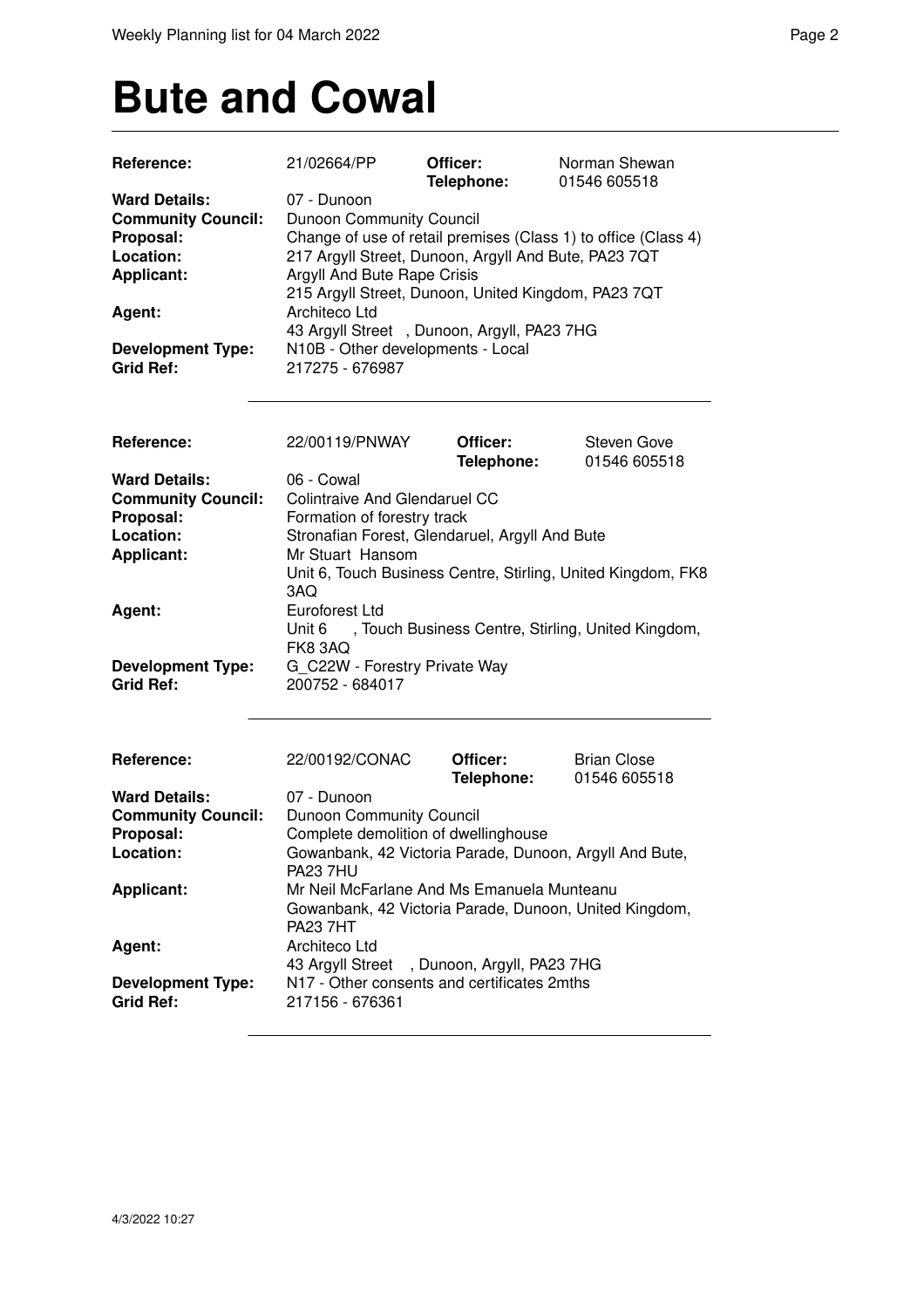Weekly Planning list for 04 March 2022 **Page 3** Page 3

| <b>Reference:</b>         | 22/00219/PP                     | Officer:<br>Telephone: | Allocated To Area Office<br>01546 605518                   |
|---------------------------|---------------------------------|------------------------|------------------------------------------------------------|
| <b>Ward Details:</b>      | 06 - Cowal                      |                        |                                                            |
| <b>Community Council:</b> | <b>Dunoon Community Council</b> |                        |                                                            |
| Proposal:                 |                                 |                        | Alterations and extension, including formation of new roof |
| Location:                 |                                 |                        | 31 Hunter Street, Kirn, Dunoon, Argyll And Bute, PA23 8DT  |
| <b>Applicant:</b>         | Mr John Shields                 |                        |                                                            |
|                           |                                 |                        | 31 Hunter Street, Kirn, Dunoon, United Kingdom, PA23 8DT   |
| Agent:                    | Rebecchi Architectural          |                        |                                                            |
|                           |                                 |                        | Suite 1, 32 Kempock Street, Gourock, United Kingdom,       |
|                           | <b>PA19 1NA</b>                 |                        |                                                            |
| <b>Development Type:</b>  | N01 - Householder developments  |                        |                                                            |
| <b>Grid Ref:</b>          | 218081 - 678101                 |                        |                                                            |

| Reference:                | 22/00314/PP                                           | Officer:<br>Telephone: | Steven Gove<br>01546 605518 |
|---------------------------|-------------------------------------------------------|------------------------|-----------------------------|
| <b>Ward Details:</b>      | 06 - Cowal                                            |                        |                             |
| <b>Community Council:</b> | Kilfinan Community Council                            |                        |                             |
| Proposal:                 | Formation of access and driveway (retrospective)      |                        |                             |
| Location:                 | The Lookout, Tighnabruaich, Argyll And Bute, PA21 2BE |                        |                             |
| <b>Applicant:</b>         | Mr Scott Laurie                                       |                        |                             |
|                           | The Lookout, Tighnabruaich, Argyll And Bute, PA21 2BE |                        |                             |
| Agent:                    | Vision Architecture                                   |                        |                             |
|                           | 14 Poplar Avenue, Bishopton, PA7 5AE                  |                        |                             |
| <b>Development Type:</b>  | N01 - Householder developments                        |                        |                             |
| <b>Grid Ref:</b>          | 197403 - 671840                                       |                        |                             |
|                           |                                                       |                        |                             |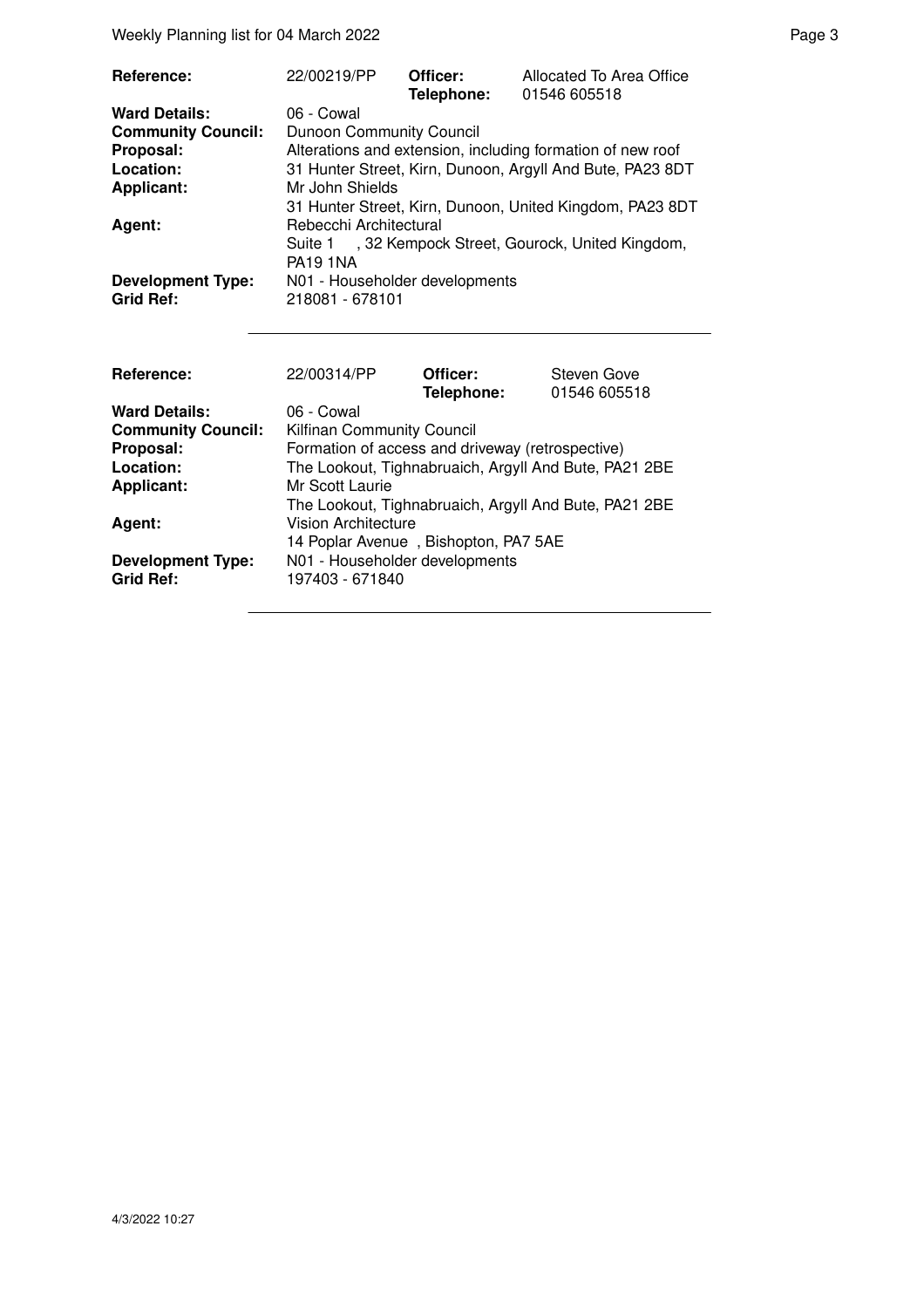#### **Major Applications Team**

| Reference:                                                                  | 22/00385/S36                                                                                                                                                                                                                                                                                                                                         | Officer:<br>Telephone: | Allocated To Area Office<br>01546 605518 |  |
|-----------------------------------------------------------------------------|------------------------------------------------------------------------------------------------------------------------------------------------------------------------------------------------------------------------------------------------------------------------------------------------------------------------------------------------------|------------------------|------------------------------------------|--|
| <b>Ward Details:</b><br><b>Community Council:</b><br>Proposal:<br>Location: | 02 - Kintyre And The Islands<br><b>Tarbert And Skipness Community Council</b><br>S36 Electricity generation consultation for Erection of 13 tur-<br>bines at 200 metres, associated infrastructure and a battery<br>energy storage compound<br>Land Approximately 4.5km North West Of Tarbert, Argyll And                                            |                        |                                          |  |
|                                                                             | <b>Bute</b>                                                                                                                                                                                                                                                                                                                                          |                        |                                          |  |
| <b>Applicant:</b>                                                           | The Scottish Government<br>Energy Consents Unit, 5 Atlantic Quay, 150 Broomielaw, Glas-<br>gow, G2 8LU                                                                                                                                                                                                                                               |                        |                                          |  |
| Agent:                                                                      | N/A                                                                                                                                                                                                                                                                                                                                                  |                        |                                          |  |
| <b>Development Type:</b><br><b>Grid Ref:</b>                                | N0 - not required for statutory returns<br>182000 - 669000                                                                                                                                                                                                                                                                                           |                        |                                          |  |
|                                                                             |                                                                                                                                                                                                                                                                                                                                                      |                        |                                          |  |
| Reference:                                                                  | 22/00445/S36                                                                                                                                                                                                                                                                                                                                         | Officer:<br>Telephone: | Allocated To Area Office<br>01546 605518 |  |
| <b>Ward Details:</b><br><b>Community Council:</b><br>Proposal:<br>Location: | 02 - Kintyre And The Islands<br><b>Tarbert And Skipness Community Council</b><br>Section 36 for erection of 13 turbines at 180 metres high and<br>associated infrastructure (generating around 78MV), ground<br>mounted solar photovoltaic array (5NW) and battery storage<br>(25MW)<br>Land South Of Tarbert And North Of Skipness, Argyll And Bute |                        |                                          |  |
| Applicant:<br>Agent:                                                        | The Scottish Government<br>5 Atlantic Quay, 150 Broomielaw, Glasgow, G2 8LU<br>N/A                                                                                                                                                                                                                                                                   |                        |                                          |  |
| <b>Development Type:</b><br><b>Grid Ref:</b>                                | N0 - not required for statutory returns<br>190000 - 6633000                                                                                                                                                                                                                                                                                          |                        |                                          |  |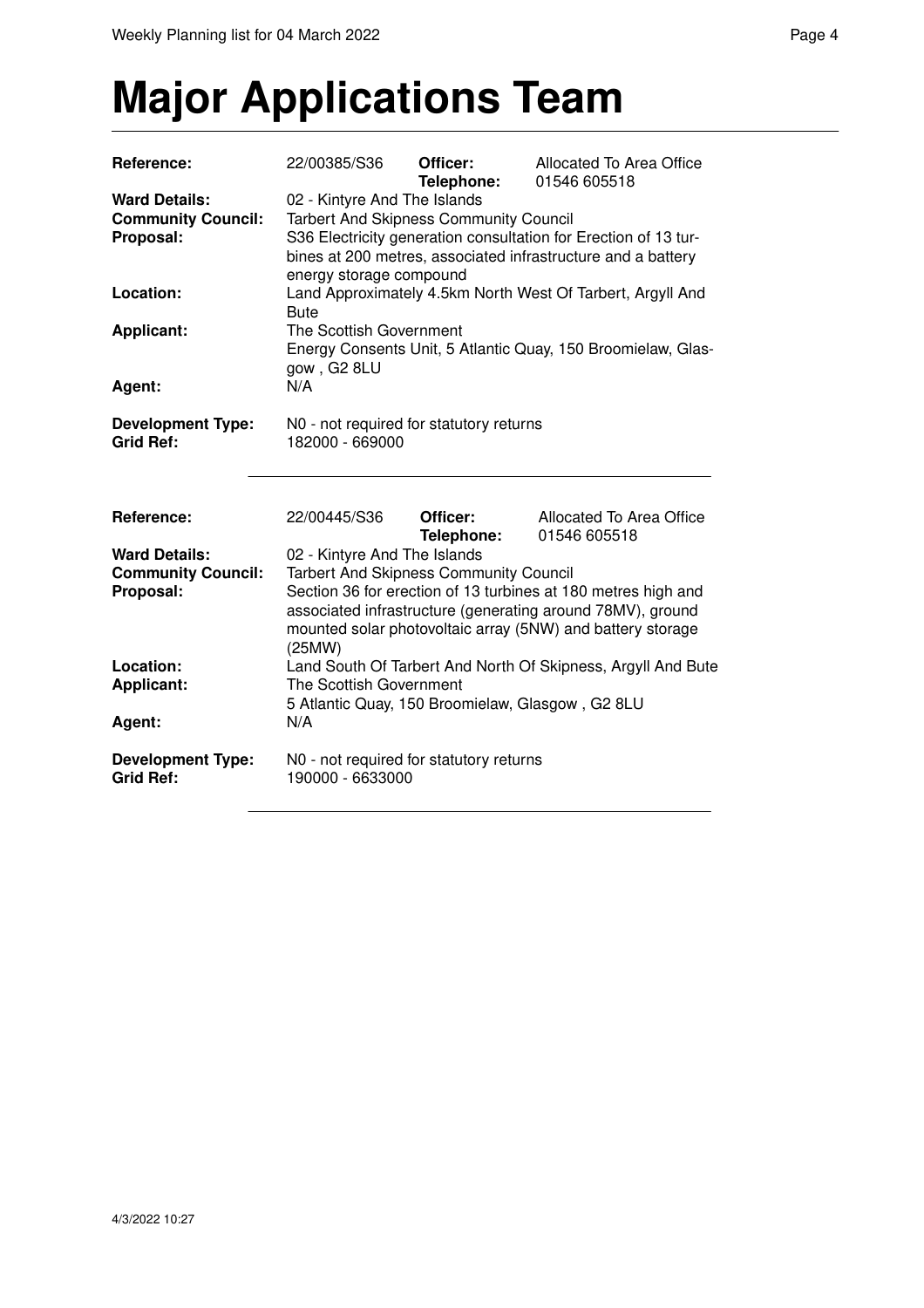#### **Helensburgh and Lomond**

| <b>Reference:</b>                                                                                | 21/02158/PP                                                                                                                                                                                                                                                                                              | Officer:<br>Telephone: | Allocated To Area Office<br>01546 605518                    |  |
|--------------------------------------------------------------------------------------------------|----------------------------------------------------------------------------------------------------------------------------------------------------------------------------------------------------------------------------------------------------------------------------------------------------------|------------------------|-------------------------------------------------------------|--|
| <b>Ward Details:</b><br><b>Community Council:</b><br>Proposal:<br>Location:<br><b>Applicant:</b> | 10 - Helensburgh Central<br>Helensburgh Community Council<br>Alterations and change of use from commercial to residential<br>67/69/71 East Princes Street, Helensburgh, Argyll And Bute,<br>G84 7DG<br>Mrs Susan Smith<br>71 East Princes Street, East Princes Street, Helensburgh,<br>Scotland, G84 7DG |                        |                                                             |  |
| Agent:                                                                                           | N/A                                                                                                                                                                                                                                                                                                      |                        |                                                             |  |
| <b>Development Type:</b><br><b>Grid Ref:</b>                                                     | N03B - Housing - Local<br>230114 - 682229                                                                                                                                                                                                                                                                |                        |                                                             |  |
| Reference:                                                                                       | 22/00247/TPO                                                                                                                                                                                                                                                                                             | Officer:<br>Telephone: | Karen Malloy<br>01546 605518                                |  |
| <b>Ward Details:</b><br><b>Community Council:</b><br>Proposal:                                   | 10 - Helensburgh Central<br><b>Helensburgh Community Council</b><br>Proposed felling of 1 Sycamore tree and 1 Ash tree, reduction<br>in hedge height and replanting of 2 trees                                                                                                                           |                        |                                                             |  |
| Location:                                                                                        | 9PF                                                                                                                                                                                                                                                                                                      |                        | 21A West Montrose Street, Helensburgh, Argyll And Bute, G84 |  |
| <b>Applicant:</b>                                                                                | Mrs And Mr Lyons<br>9PF                                                                                                                                                                                                                                                                                  |                        | 21A West Montrose Street, Helensburgh, Argyll And Bute, G84 |  |
| Agent:<br><b>Development Type:</b><br><b>Grid Ref:</b>                                           | Lorimer Tree And Landscape Services<br>N0 - not required for statutory returns<br>228835 - 683005                                                                                                                                                                                                        |                        | Ardoch Garden Cottage, Ardoch, Cardross, G82 5EW            |  |
| <b>Reference:</b>                                                                                | 22/00350/TPO                                                                                                                                                                                                                                                                                             | Officer:<br>Telephone: | Karen Malloy<br>01546 605518                                |  |
| <b>Ward Details:</b><br><b>Community Council:</b><br>Proposal:<br>Location:<br><b>Applicant:</b> | 10 - Helensburgh Central<br><b>Helensburgh Community Council</b><br>Proposed tree felling and surgey works<br>Castle Wood, Helensburgh, Argyll And Bute<br><b>HCWG</b><br>80 Dennistoun Crescent, Helensburgh, Argyll And Bute, G84<br>7JF                                                               |                        |                                                             |  |
| Agent:                                                                                           | Mark Hamilton Landscape Services<br>8 Kirkton Avenue, Bathgate, EH48 1EN                                                                                                                                                                                                                                 |                        |                                                             |  |
| <b>Development Type:</b><br><b>Grid Ref:</b>                                                     | N0 - not required for statutory returns<br>228505 - 683036                                                                                                                                                                                                                                               |                        |                                                             |  |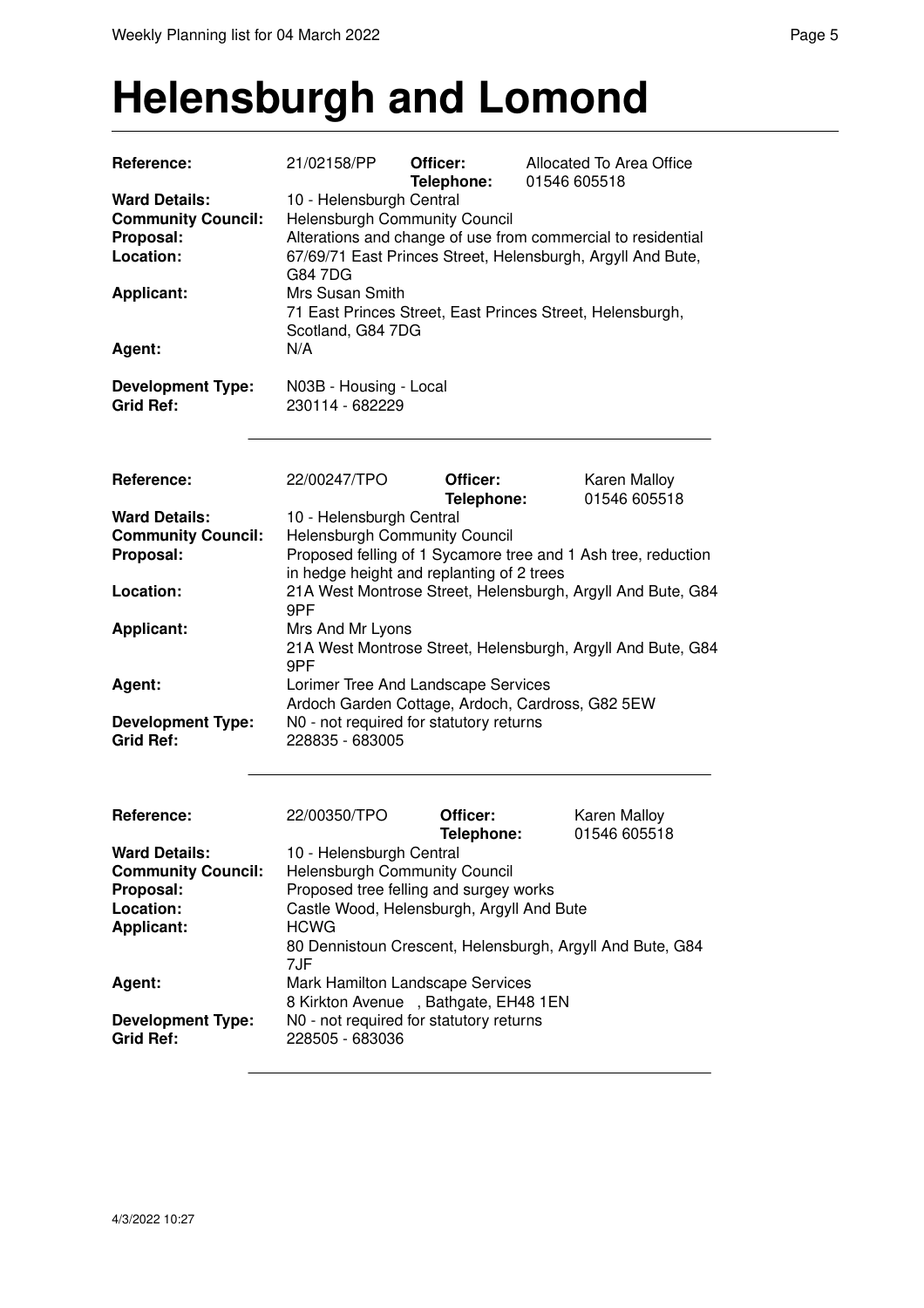Weekly Planning list for 04 March 2022 **Page 6** Page 6

| <b>Reference:</b>                            | 22/00436/TPO                                               | Officer:<br>Telephone: | Allocated To Area Office<br>01546 605518                   |
|----------------------------------------------|------------------------------------------------------------|------------------------|------------------------------------------------------------|
| <b>Ward Details:</b>                         | 10 - Helensburgh Central                                   |                        |                                                            |
| <b>Community Council:</b>                    | <b>Helensburgh Community Council</b>                       |                        |                                                            |
| Proposal:                                    | Reduction in height of a Laylandii hedge (20 trees)        |                        |                                                            |
| Location:                                    | And Bute, G84 7ST                                          |                        | Dorus A Bhalla, 7 East Rossdhu Drive, Helensburgh, Argyll  |
| <b>Applicant:</b>                            | Mr Neil Isaacs                                             |                        |                                                            |
|                                              | 7ST                                                        |                        | Dorus A Bhalla, 7 East Rossdhu Drive, Helensburgh, UK, G84 |
| Agent:                                       | N/A                                                        |                        |                                                            |
| <b>Development Type:</b><br><b>Grid Ref:</b> | N0 - not required for statutory returns<br>230115 - 683185 |                        |                                                            |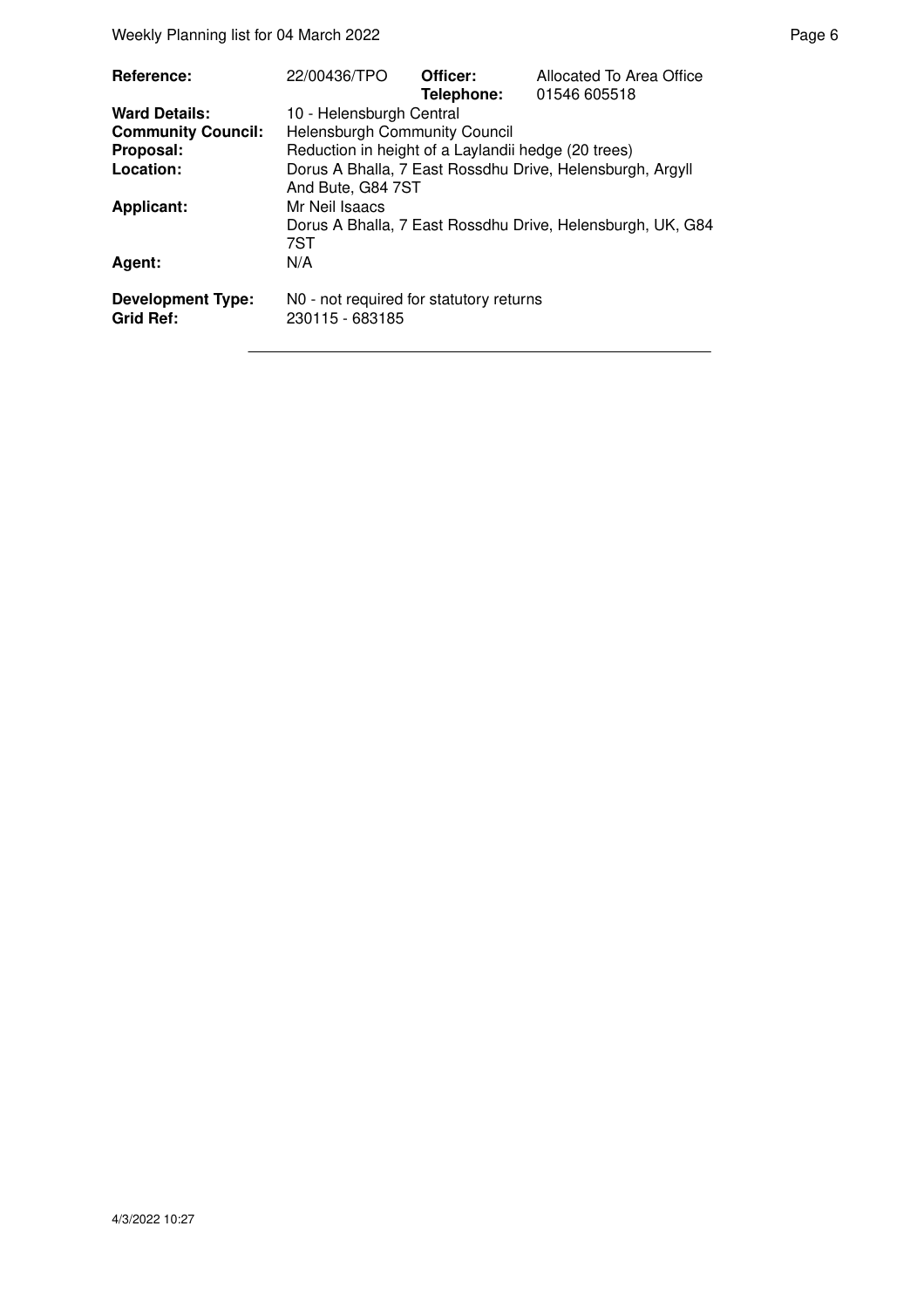## **Oban, Lorn and the Isles**

| Reference:                                                     | 21/02476/PP                                                                                                                                                                                            | Officer:<br>Telephone: | <b>Fiona Scott</b><br>01546 605518                             |  |
|----------------------------------------------------------------|--------------------------------------------------------------------------------------------------------------------------------------------------------------------------------------------------------|------------------------|----------------------------------------------------------------|--|
| <b>Ward Details:</b><br><b>Community Council:</b><br>Proposal: | 05 - Oban North And Lorn<br><b>Oban Community Council</b><br>Alterations to form 3 letting apartments (change of use of first<br>floor storage to form apartment, second floor and attic previ-        |                        |                                                                |  |
| Location:<br><b>Applicant:</b>                                 | ously used apartments to be repaired and altered)<br>71 - 75 George Street, Oban, Argyll And Bute, PA34 5NN<br><b>Valteith Limited</b><br>Craigcrook Castle, Craigcrook Road, Edinburgh, Scotland, EH4 |                        |                                                                |  |
| Agent:<br><b>Development Type:</b>                             | 3PE<br><b>Survey UK Limited</b><br>N03B - Housing - Local                                                                                                                                              |                        | 10 Morningside Place, Edinburgh, Scotland, EH10 5ER            |  |
| <b>Grid Ref:</b>                                               | 185873 - 730183                                                                                                                                                                                        |                        |                                                                |  |
| Reference:                                                     | 22/00056/PP                                                                                                                                                                                            | Officer:<br>Telephone: | Allocated To Area Office<br>01546 605518                       |  |
| <b>Ward Details:</b>                                           | 05 - Oban North And Lorn                                                                                                                                                                               |                        |                                                                |  |
| <b>Community Council:</b><br>Proposal:                         | <b>Appin Community Council</b>                                                                                                                                                                         |                        | Erection of dwellinghouse and formation of vehicular access    |  |
| Location:                                                      |                                                                                                                                                                                                        |                        | Land South Of Burnside, Portnacroish, Appin, Argyll And Bute   |  |
| <b>Applicant:</b>                                              | Mrs Christine Cole                                                                                                                                                                                     |                        |                                                                |  |
| Agent:                                                         | 171 Bridgemere Road, Eastbourne, England, BN22 8TZ<br>Greg Laye Ltd<br>33 Faygate Road, Eastbourne, East Sussex, BN22 9RR                                                                              |                        |                                                                |  |
| <b>Development Type:</b><br><b>Grid Ref:</b>                   | N03B - Housing - Local<br>193296 - 747064                                                                                                                                                              |                        |                                                                |  |
| Reference:                                                     | 22/00066/PP                                                                                                                                                                                            | Officer:               | Jennifer Campbell<br>01546 605518                              |  |
| <b>Ward Details:</b>                                           | 04 - Oban South And The Isles                                                                                                                                                                          | Telephone:             |                                                                |  |
| <b>Community Council:</b>                                      | <b>Mull Community Council</b>                                                                                                                                                                          |                        |                                                                |  |
| Proposal:                                                      |                                                                                                                                                                                                        |                        | Erection of dwellinghouse and detached garage, installation of |  |
| Location:                                                      |                                                                                                                                                                                                        |                        | private sewage treatment tank and formation vehicular access   |  |
|                                                                | Land South West Of Ulva Cottage (Plot 2), Salen, Isle Of Mull,<br>Argyll And Bute, PA72 6JB                                                                                                            |                        |                                                                |  |
| <b>Applicant:</b>                                              | Mr Gavin Lawrie<br>Wester Fuller Barn, Houston Road, Johnstone, Scotland, PA6                                                                                                                          |                        |                                                                |  |
| Agent:                                                         | 7BH<br>HebHomes Ltd<br>1.07 McLellan Works<br>, 274 Sauchiehall Street, Glasgow,<br>Scotland, G2 3EH                                                                                                   |                        |                                                                |  |
| <b>Development Type:</b><br><b>Grid Ref:</b>                   | N03B - Housing - Local<br>157934 - 743080                                                                                                                                                              |                        |                                                                |  |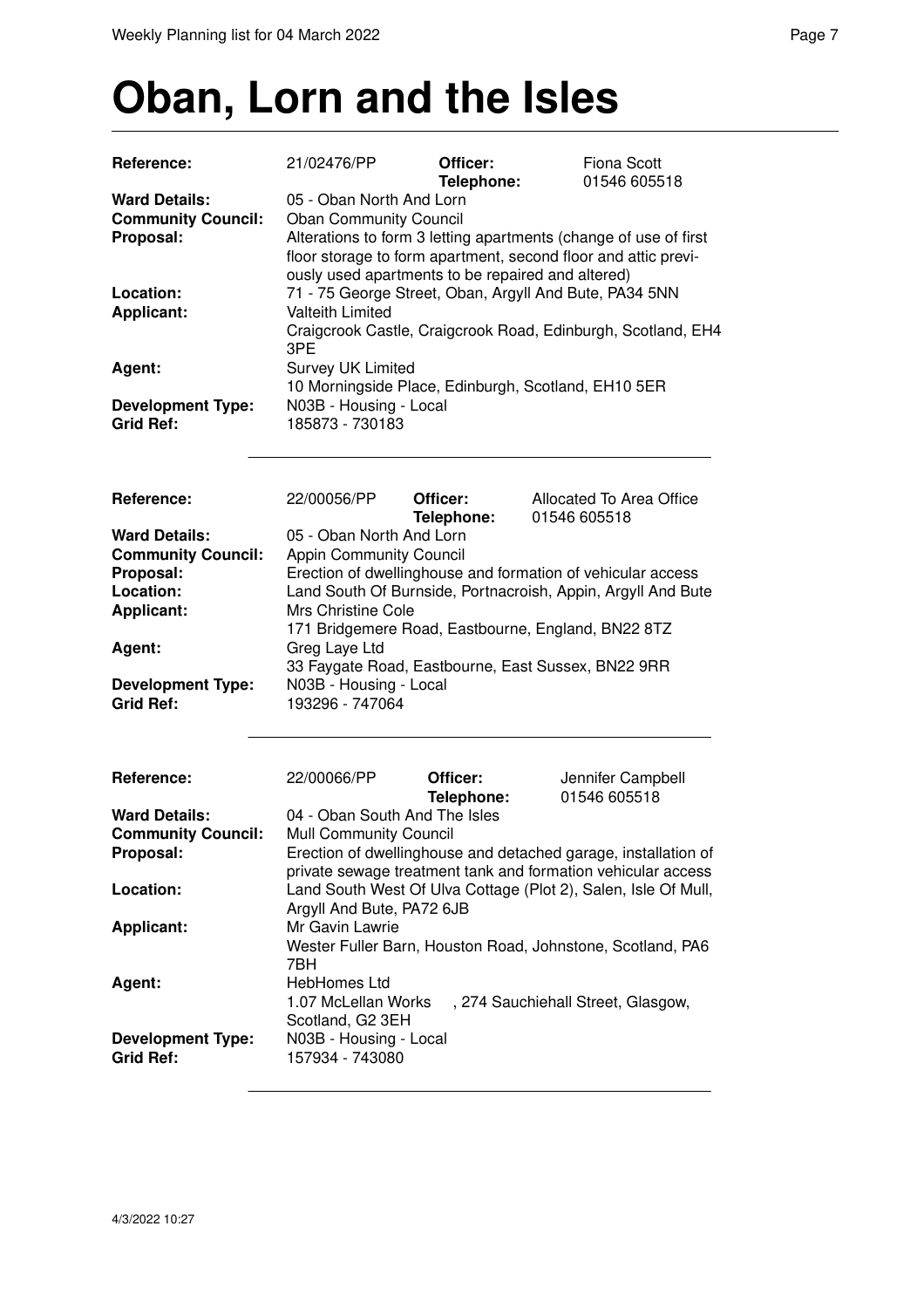| Reference:                                        | 22/00164/PP                                                                                                                     | Officer:<br>Telephone: | Judith Stephen<br>01546 605518                             |
|---------------------------------------------------|---------------------------------------------------------------------------------------------------------------------------------|------------------------|------------------------------------------------------------|
| <b>Ward Details:</b><br><b>Community Council:</b> | 05 - Oban North And Lorn<br><b>Appin Community Council</b>                                                                      |                        |                                                            |
| Proposal:                                         | wingwalls and raising the spillway of the existing structure at<br>the outflow. The spillway height will be raised by one metre |                        | Extension to dam on existing hydro scheme, lengthening the |
| Location:                                         | Bute                                                                                                                            |                        | Existing Dam At Lochan Blar Nan Lochan, Appin, Argyll And  |
| <b>Applicant:</b>                                 | Mr Roy Foster<br>Ashfield Farm, Achnamara, Lochgilphead, United Kingdom,<br><b>PA31 8PT</b>                                     |                        |                                                            |
| Agent:                                            | Hydroplan<br>Unit 12<br>Kingdom, BH21 1QU                                                                                       |                        | , Riverside Park, Station Road, Wimborne, United           |
| <b>Development Type:</b><br><b>Grid Ref:</b>      | N06B - Electricity Generation - Local<br>197627 - 750395                                                                        |                        |                                                            |

| Reference:                | 22/00178/PP                                                                                                    | Officer:<br>Telephone: | Judith Stephen<br>01546 605518                                                                                                                                                                                                                                                                                                                                            |
|---------------------------|----------------------------------------------------------------------------------------------------------------|------------------------|---------------------------------------------------------------------------------------------------------------------------------------------------------------------------------------------------------------------------------------------------------------------------------------------------------------------------------------------------------------------------|
| <b>Ward Details:</b>      | 05 - Oban North And Lorn                                                                                       |                        |                                                                                                                                                                                                                                                                                                                                                                           |
| <b>Community Council:</b> | <b>Taynuilt Community Council</b>                                                                              |                        |                                                                                                                                                                                                                                                                                                                                                                           |
| Proposal:                 | Alterations/refurbishment and partial change of use of<br>byres/workshop/store to form ancillary accommodation |                        |                                                                                                                                                                                                                                                                                                                                                                           |
| Location:                 | And Bute, PA35 1JT                                                                                             |                        | Steading At Glen Noe Farmhouse, Loch Etive, Taynuilt, Argyll                                                                                                                                                                                                                                                                                                              |
| <b>Applicant:</b>         | Ms Kirsty Lukas                                                                                                |                        |                                                                                                                                                                                                                                                                                                                                                                           |
|                           | Clashbenny Farm, Glencarse, Perth, UK, PH2 7NW                                                                 |                        |                                                                                                                                                                                                                                                                                                                                                                           |
| Agent:                    | Beaton + McMurchy Architects Ltd.                                                                              |                        |                                                                                                                                                                                                                                                                                                                                                                           |
|                           | The Studio, Tigh Na Glaic, Taynuilt, UK, PA35 1JW                                                              |                        |                                                                                                                                                                                                                                                                                                                                                                           |
| <b>Development Type:</b>  | N10B - Other developments - Local                                                                              |                        |                                                                                                                                                                                                                                                                                                                                                                           |
| <b>Grid Ref:</b>          | 205539 - 734295                                                                                                |                        |                                                                                                                                                                                                                                                                                                                                                                           |
|                           |                                                                                                                |                        |                                                                                                                                                                                                                                                                                                                                                                           |
| <b>Reference:</b>         | 22/00209/PP                                                                                                    | Officer:               | Judith Stephen                                                                                                                                                                                                                                                                                                                                                            |
|                           |                                                                                                                | Talambanas             | $\bigcap_{i=1}^{n} \bigcap_{i=1}^{n} \bigcap_{i=1}^{n} \bigcap_{i=1}^{n} \bigcap_{i=1}^{n} \bigcap_{i=1}^{n} \bigcap_{i=1}^{n} \bigcap_{i=1}^{n} \bigcap_{i=1}^{n} \bigcap_{i=1}^{n} \bigcap_{i=1}^{n} \bigcap_{i=1}^{n} \bigcap_{i=1}^{n} \bigcap_{i=1}^{n} \bigcap_{i=1}^{n} \bigcap_{i=1}^{n} \bigcap_{i=1}^{n} \bigcap_{i=1}^{n} \bigcap_{i=1}^{n} \bigcap_{i=1}^{n}$ |

| ,,,,,,,,,,,,,             | LLIUULUUI I                   | -----                                                | <b>UUUILI OIUDIIUII</b>                                  |
|---------------------------|-------------------------------|------------------------------------------------------|----------------------------------------------------------|
|                           |                               | Telephone:                                           | 01546 605518                                             |
| <b>Ward Details:</b>      | 04 - Oban South And The Isles |                                                      |                                                          |
| <b>Community Council:</b> | <b>Oban Community Council</b> |                                                      |                                                          |
| Proposal:                 |                               | Erection of training facility/gym (for personal use) |                                                          |
| Location:                 |                               |                                                      | Innisfree, Glencruitten, Oban, Argyll And Bute, PA34 4QB |
| <b>Applicant:</b>         | Mr Robert MacIntyre           |                                                      |                                                          |
|                           |                               | Innisfree, Glencruitten, Oban, Argyll                |                                                          |
| Agent:                    |                               | Beaton + McMurchy Architects Ltd.                    |                                                          |
|                           |                               | The Studio, Tigh Na Glaic, Taynuilt, UK, PA35 1JW    |                                                          |
| <b>Development Type:</b>  |                               | N01 - Householder developments                       |                                                          |
| <b>Grid Ref:</b>          | 187389 - 730040               |                                                      |                                                          |
|                           |                               |                                                      |                                                          |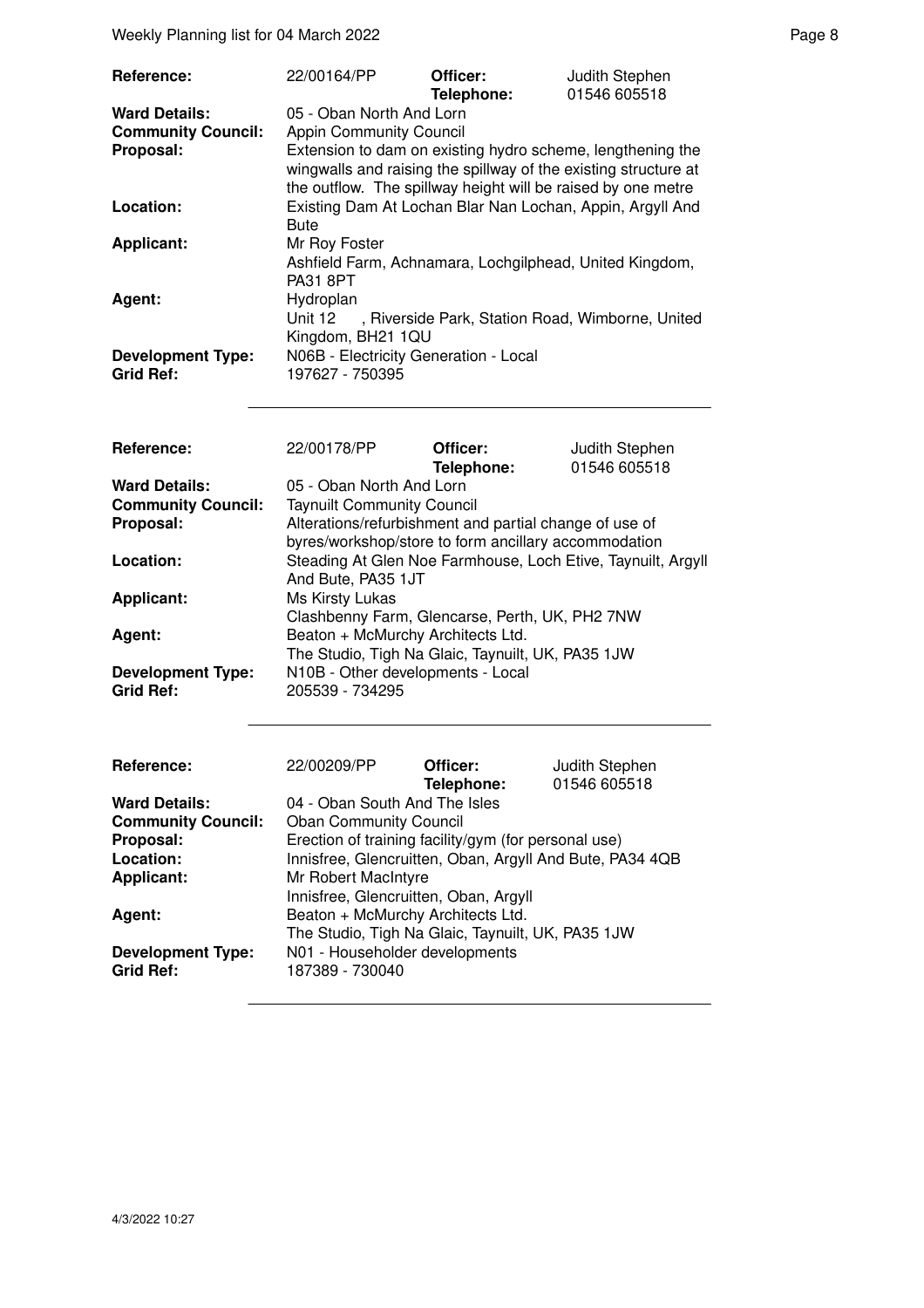| Reference:                                   | 22/00212/PP                                                                                                     | Officer:<br>Telephone: | Fiona Scott<br>01546 605518 |
|----------------------------------------------|-----------------------------------------------------------------------------------------------------------------|------------------------|-----------------------------|
| <b>Ward Details:</b>                         | 05 - Oban North And Lorn                                                                                        |                        |                             |
| <b>Community Council:</b>                    | <b>Lismore Community Council</b>                                                                                |                        |                             |
| Proposal:                                    | Erection of dwellinghouse and detached garage, installation of<br>septic tank and formation of vehicular access |                        |                             |
| Location:                                    | Land South West Of Stronacroibh, Isle Of Lismore, Argyll And<br><b>Bute</b>                                     |                        |                             |
| <b>Applicant:</b>                            | Mr Andy Livingstone<br>2 Cross Stones Steading, Ellon, Scotland, AB41 8ND                                       |                        |                             |
| Agent:                                       | <b>CP</b> Architects<br>110 George Street, Oban, United Kingdom, PA34 5NT                                       |                        |                             |
| <b>Development Type:</b><br><b>Grid Ref:</b> | N03B - Housing - Local<br>188432 - 744830                                                                       |                        |                             |

| Reference:                                   | 22/00213/PP                                                                                           | Officer:<br>Telephone: | Fiona Scott<br>01546 605518 |
|----------------------------------------------|-------------------------------------------------------------------------------------------------------|------------------------|-----------------------------|
| <b>Ward Details:</b>                         | 05 - Oban North And Lorn                                                                              |                        |                             |
| <b>Community Council:</b>                    | Luing Community Council                                                                               |                        |                             |
| Proposal:                                    | Erection of dwellinghouse                                                                             |                        |                             |
| Location:                                    | Land North West Of Arizona, Toberonochy, Oban, Isle Of<br>Luing, Argyll And Bute                      |                        |                             |
| <b>Applicant:</b>                            | Mr & Mrs A Duff<br>Hawk House, Covington Mill Farm, Covington Road, Thanker-<br>ton, Biggar, ML12 6NE |                        |                             |
| Agent:                                       | <b>MACARC Architecture &amp; Planning</b><br>Hiddle House, North Shian, Appin, Argyll, PA38 4BA       |                        |                             |
| <b>Development Type:</b><br><b>Grid Ref:</b> | N03B - Housing - Local<br>174818 - 708729                                                             |                        |                             |

| Reference:                | 22/00218/PP                                              | Officer:<br>Telephone: | Judith Stephen<br>01546 605518 |
|---------------------------|----------------------------------------------------------|------------------------|--------------------------------|
| <b>Ward Details:</b>      | 05 - Oban North And Lorn                                 |                        |                                |
| <b>Community Council:</b> | <b>Appin Community Council</b>                           |                        |                                |
| Proposal:                 | Formation of vehicular access for agricultural purposes  |                        |                                |
| Location:                 | Land East Of Rubha Garbh Cottage, Appin, Argyll And Bute |                        |                                |
| <b>Applicant:</b>         | Mr & Mrs R Lang-Anderson                                 |                        |                                |
|                           | Tigh Aisig, Appin, Argyll, Scotland, PA38 4BA            |                        |                                |
| Agent:                    | <b>MACARC Architecture &amp; Planning</b>                |                        |                                |
|                           | Hiddle House, North Shian, Appin, Argyll, PA38 4BA       |                        |                                |
| <b>Development Type:</b>  | N10B - Other developments - Local                        |                        |                                |
| <b>Grid Ref:</b>          | 193533 - 742603                                          |                        |                                |
|                           |                                                          |                        |                                |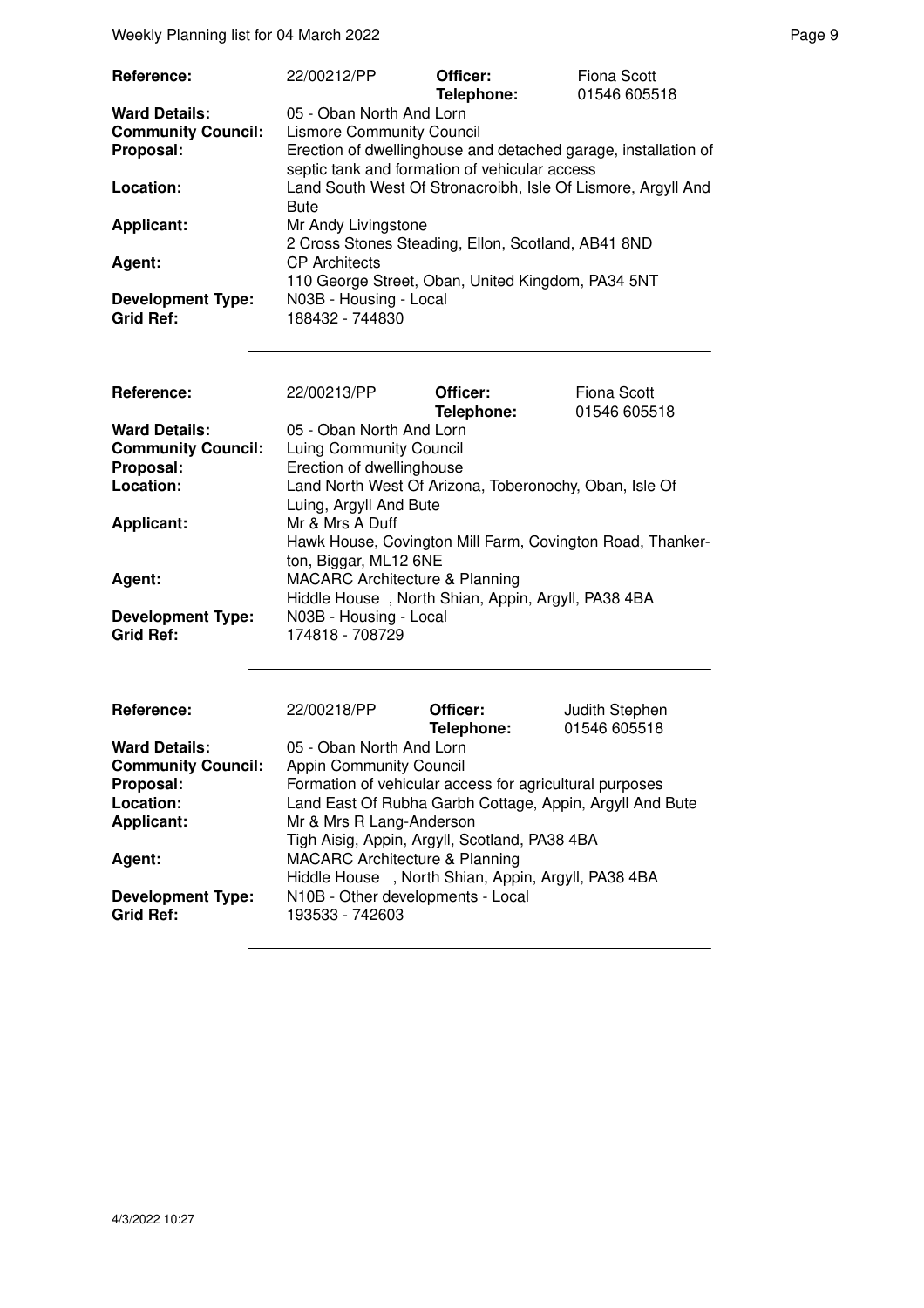| Reference:                                                                                                 | 22/00429/FGS                                                                                                                                                                                                                                                                                             | Officer:               | Judith Stephen                                                            |
|------------------------------------------------------------------------------------------------------------|----------------------------------------------------------------------------------------------------------------------------------------------------------------------------------------------------------------------------------------------------------------------------------------------------------|------------------------|---------------------------------------------------------------------------|
| <b>Ward Details:</b><br><b>Community Council:</b><br>Proposal:<br>Location:<br><b>Applicant:</b><br>Agent: | 01546 605518<br>Telephone:<br>05 - Oban North And Lorn<br>Glenorchy And Inishail Community Council<br><b>Forest Grant Scheme</b><br>Blarghour Woodland, East Lochaweside, Argyll And Bute<br><b>Scottish Forestry</b><br>Perth & Argyll Conservancy, Upper Battleby, Redgorton,<br>Perth, PH1 3EN<br>N/A |                        |                                                                           |
| <b>Development Type:</b><br><b>Grid Ref:</b>                                                               | N0 - not required for statutory returns<br>201000 - 715000                                                                                                                                                                                                                                               |                        |                                                                           |
| Reference:                                                                                                 | 22/00438/NMA                                                                                                                                                                                                                                                                                             | Officer:               | Jennifer Campbell                                                         |
| <b>Ward Details:</b><br><b>Community Council:</b><br>Proposal:                                             | 04 - Oban South And The Isles<br><b>Mull Community Council</b><br>(Alterations and extension to dwellinghouse) Roof profile<br>altered and size of windows altered.                                                                                                                                      | Telephone:             | 01546 605518<br>Non material amendment to planning permission 18/01177/PP |
| Location:<br><b>Applicant:</b>                                                                             | Wellfield, Fionnphort, Isle Of Mull, Argyll And Bute, PA66 6BW<br>Miss Louise Webb                                                                                                                                                                                                                       |                        |                                                                           |
| Agent:                                                                                                     | Wellfield, Fionnphort, Isle Of Mull, UK, PA66 6BW<br>N/A                                                                                                                                                                                                                                                 |                        |                                                                           |
| <b>Development Type:</b><br><b>Grid Ref:</b>                                                               | NMA_4W - NMA - Householder (4 wk target)<br>131983 - 723371                                                                                                                                                                                                                                              |                        |                                                                           |
| Reference:                                                                                                 | 22/00449/NMA                                                                                                                                                                                                                                                                                             | Officer:<br>Telephone: | Allocated To Area Office<br>01546 605518                                  |
| <b>Ward Details:</b>                                                                                       | 05 - Oban North And Lorn                                                                                                                                                                                                                                                                                 |                        |                                                                           |
| <b>Community Council:</b>                                                                                  | <b>Ardchattan Community Council</b>                                                                                                                                                                                                                                                                      |                        |                                                                           |
| Proposal:                                                                                                  | Non material amendment to 09/01147/PP (Demolition of                                                                                                                                                                                                                                                     |                        |                                                                           |
|                                                                                                            |                                                                                                                                                                                                                                                                                                          |                        | dwellinghouse, erection of two dwellinghouses and formation of            |
|                                                                                                            |                                                                                                                                                                                                                                                                                                          |                        | access road) Build a simplified house that reflects traditional           |
|                                                                                                            | rural architecture. The proposed design has a simple rectangu-<br>lar footprint, with rooms in the roofs lit by roof windows. The<br>finishes, standing seam metal roof and rendered walls, blend<br>with the surrounding built form.                                                                    |                        |                                                                           |
| Location:                                                                                                  | 1SA                                                                                                                                                                                                                                                                                                      |                        | Buaileard Ledaig, Benderloch, Oban, Argyll And Bute, PA37                 |
| <b>Applicant:</b>                                                                                          | Mr And Mrs J Hanlin<br>Buaileard, Letterwalton, Benderloch, Oban, Argyll And Bute,<br><b>PA37 1SA</b>                                                                                                                                                                                                    |                        |                                                                           |
| Agent:                                                                                                     | Shauna Cameron - Architect<br>Selma Beag, Benderloch, Oban, PA37 1QP                                                                                                                                                                                                                                     |                        |                                                                           |
| <b>Development Type:</b><br><b>Grid Ref:</b>                                                               | NMA_6W - NMA - Non-Householder (6 wk target)<br>191551 - 740288                                                                                                                                                                                                                                          |                        |                                                                           |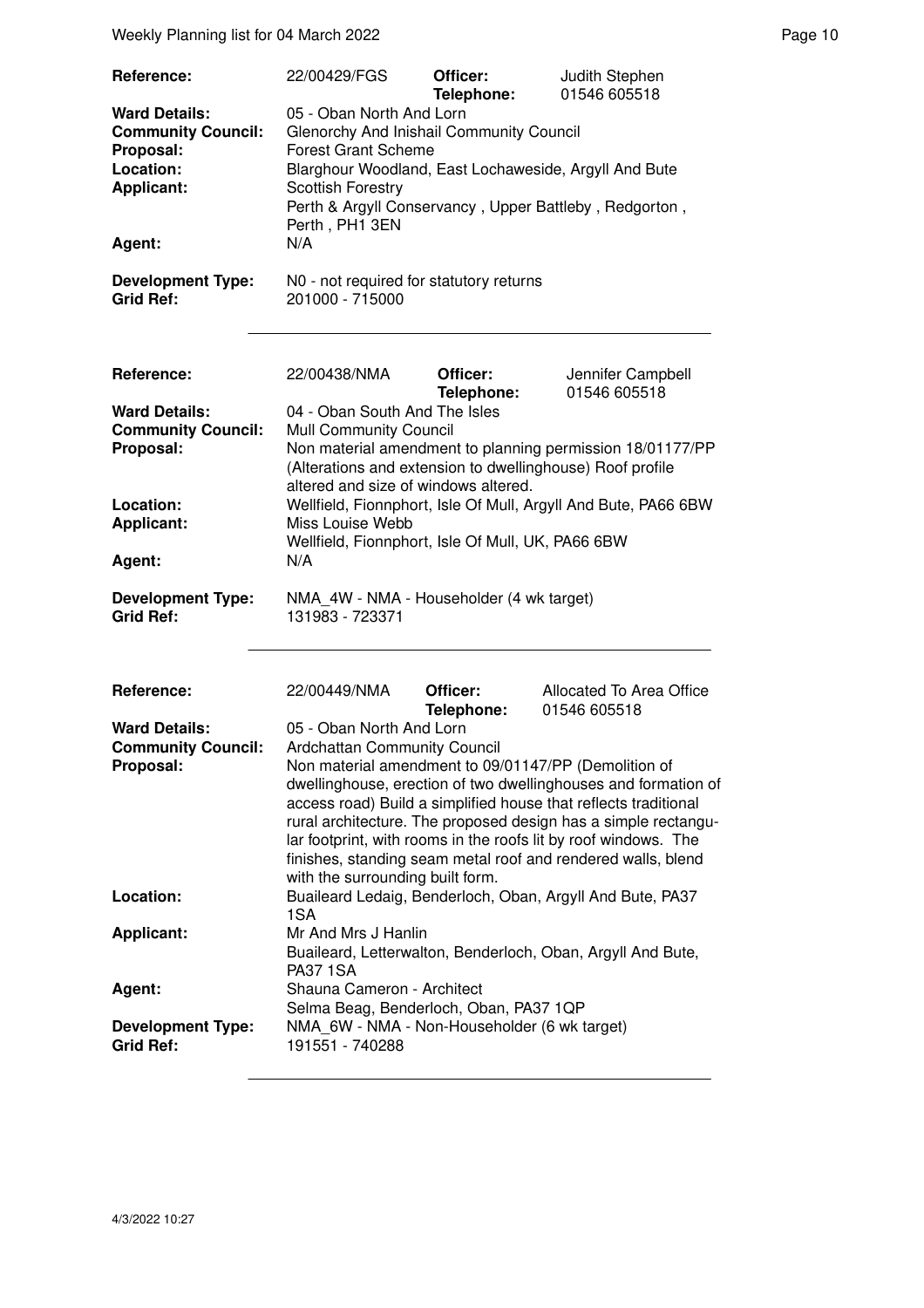### **Mid Argyll, Kintyre and Islay**

| Reference:                | 21/02689/PP                                                                                                                                 | Officer:<br>Telephone: | Derek Wilson<br>01546 605518                                     |
|---------------------------|---------------------------------------------------------------------------------------------------------------------------------------------|------------------------|------------------------------------------------------------------|
| <b>Ward Details:</b>      | 02 - Kintyre And The Islands                                                                                                                |                        |                                                                  |
| <b>Community Council:</b> | <b>Islay Community Council</b>                                                                                                              |                        |                                                                  |
| Proposal:                 | Demolition of ruinous house and outbuildings, erection of                                                                                   |                        |                                                                  |
|                           | dwellinghouse and detached garage, formation of new vehicu-                                                                                 |                        |                                                                  |
|                           | lar access and blocking up of existing access                                                                                               |                        |                                                                  |
| Location:                 |                                                                                                                                             |                        | Farkin Lodge, Port Ellen, Isle Of Islay, Argyll And Bute, PA42   |
|                           | 7DS                                                                                                                                         |                        |                                                                  |
| <b>Applicant:</b>         | <b>Elixir Distillers</b>                                                                                                                    |                        |                                                                  |
|                           |                                                                                                                                             |                        | Elixir House, Whitby Avenue, Park Royal, London, United King-    |
|                           | dom, NW10 7SF                                                                                                                               |                        |                                                                  |
| Agent:                    | Blyth & Blyth Consulting Engineers                                                                                                          |                        |                                                                  |
|                           |                                                                                                                                             |                        | Cornerstone, 60 South Gyle Crescent, Edinburgh, Scotland,        |
|                           | <b>EH12 9EB</b>                                                                                                                             |                        |                                                                  |
| <b>Development Type:</b>  | N03B - Housing - Local                                                                                                                      |                        |                                                                  |
| <b>Grid Ref:</b>          | 137510 - 645452                                                                                                                             |                        |                                                                  |
|                           |                                                                                                                                             |                        |                                                                  |
|                           |                                                                                                                                             |                        |                                                                  |
| Reference:                | 21/02695/PP                                                                                                                                 | Officer:               | Tiwaah P Antwi                                                   |
|                           |                                                                                                                                             | Telephone:             | 01546 605518                                                     |
| <b>Ward Details:</b>      | 02 - Kintyre And The Islands                                                                                                                |                        |                                                                  |
| <b>Community Council:</b> | <b>Tarbert And Skipness Community Council</b>                                                                                               |                        |                                                                  |
| Proposal:                 |                                                                                                                                             |                        | Demolition of fire damaged dwellinghouse (comprising of 2 flat-  |
|                           |                                                                                                                                             |                        | ted properties) and erection of replacement dwellinghouse        |
|                           | including widening of existing vehicular access                                                                                             |                        |                                                                  |
| Location:                 |                                                                                                                                             |                        |                                                                  |
| <b>Applicant:</b>         | Lorne Villa, Garval Road, Tarbert, Argyll And Bute, PA29 6TR<br>Mr James McDougall<br>Lorne Villa, Garval Road, Tarbert, Scotland, PA29 6TR |                        |                                                                  |
|                           |                                                                                                                                             |                        |                                                                  |
| Agent:                    | <b>Bowman Stewart</b>                                                                                                                       |                        |                                                                  |
|                           |                                                                                                                                             |                        | Victoria Buildings , 1 34 Union Street, Lochgilphead, Scot-      |
|                           | land, PA31 8JS                                                                                                                              |                        |                                                                  |
| <b>Development Type:</b>  | N03B - Housing - Local                                                                                                                      |                        |                                                                  |
| <b>Grid Ref:</b>          | 186762 - 669259                                                                                                                             |                        |                                                                  |
|                           |                                                                                                                                             |                        |                                                                  |
|                           |                                                                                                                                             |                        |                                                                  |
|                           |                                                                                                                                             |                        |                                                                  |
| Reference:                | 21/02698/LIB                                                                                                                                | Officer:               | Tiwaah P Antwi                                                   |
|                           |                                                                                                                                             | Telephone:             | 01546 605518                                                     |
| <b>Ward Details:</b>      | 02 - Kintyre And The Islands                                                                                                                |                        |                                                                  |
| <b>Community Council:</b> | <b>Tarbert And Skipness Community Council</b>                                                                                               |                        |                                                                  |
| Proposal:                 |                                                                                                                                             |                        | Demolition of dwellinghouse (comprising of 2 flatted properties) |
|                           | and widening of access                                                                                                                      |                        |                                                                  |
| Location:                 |                                                                                                                                             |                        | Lorne Villa, Garval Road, Tarbert, Argyll And Bute, PA29 6TR     |
| <b>Applicant:</b>         | Mr James McDougall                                                                                                                          |                        |                                                                  |
|                           | 13 Eastfield, Tarbert, Scotland, PA29 6TJ                                                                                                   |                        |                                                                  |
| Agent:                    | <b>Bowman Stewart</b>                                                                                                                       |                        |                                                                  |
|                           | Victoria Buildings, 1 34 Union Street, Lochgilphead, Scotland,                                                                              |                        |                                                                  |
|                           | <b>PA31 8JS</b>                                                                                                                             |                        |                                                                  |
| <b>Development Type:</b>  | N14 - Listed bldg + con area consents                                                                                                       |                        |                                                                  |
| <b>Grid Ref:</b>          | 186762 - 669259                                                                                                                             |                        |                                                                  |
|                           |                                                                                                                                             |                        |                                                                  |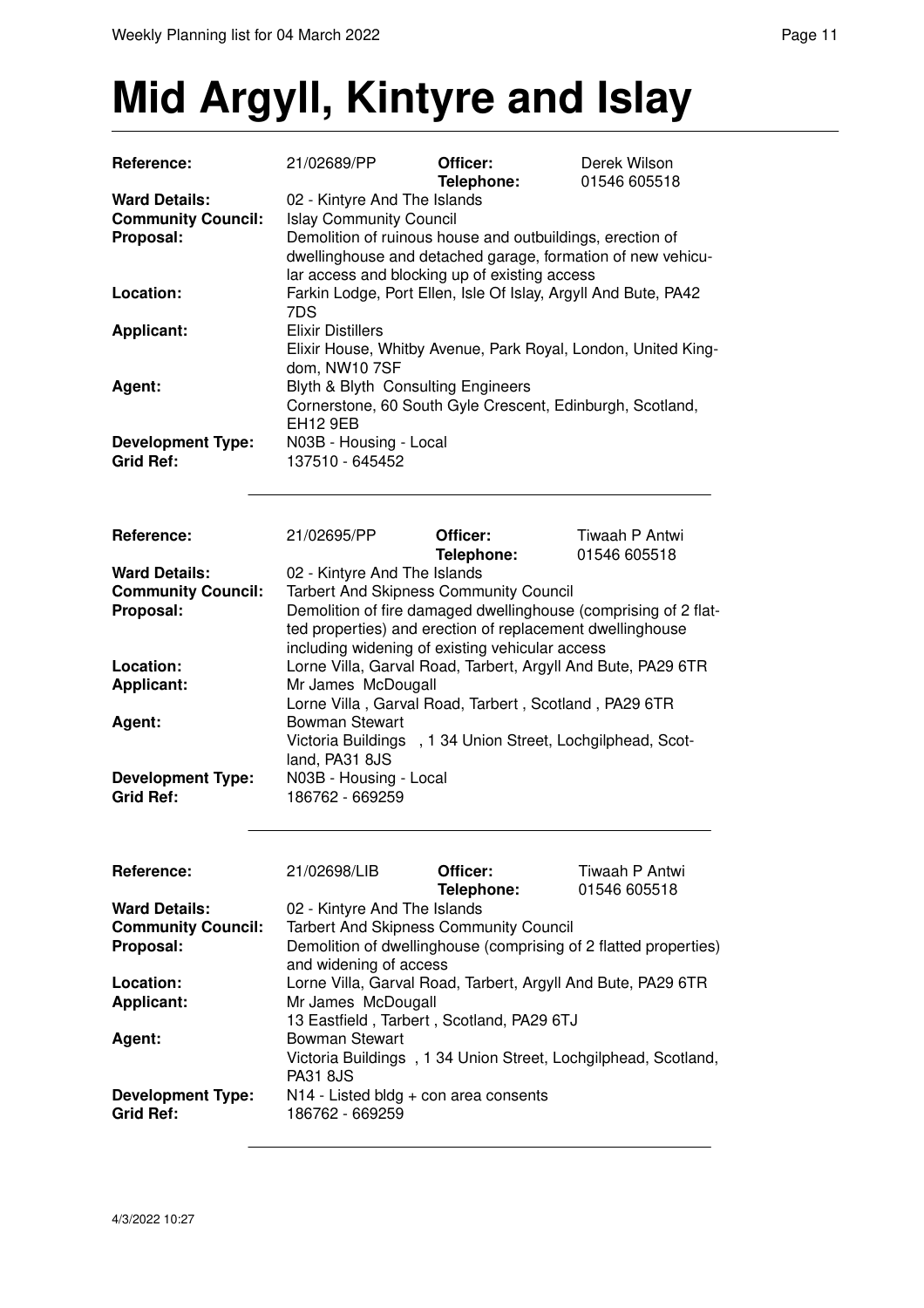Weekly Planning list for 04 March 2022 **Page 12** Page 12

| <b>Reference:</b>                                                           | 21/02701/PP                                                                                                                                                                                                                                                                                                                                                                                               | Officer:<br>Telephone: | Derek Wilson<br>01546 605518 |  |
|-----------------------------------------------------------------------------|-----------------------------------------------------------------------------------------------------------------------------------------------------------------------------------------------------------------------------------------------------------------------------------------------------------------------------------------------------------------------------------------------------------|------------------------|------------------------------|--|
| <b>Ward Details:</b><br><b>Community Council:</b><br>Proposal:              | 02 - Kintyre And The Islands<br><b>Islay Community Council</b><br>Proposed connection of a tidal turbine in the Sound of Islay to<br>an onshore power unit (Iso-Cube) via an electrical cable that<br>comes ashore at Fionnphort. The application is seeking to<br>change the use of a 7m x 7m piece of land to Class 5 General<br>Industrial for ground based plant required for the electrial<br>cables |                        |                              |  |
| Location:                                                                   | Land Approximately 2142 Metres North East Of Lossit Farm,<br>Ballygrant, Isle Of Islay, Argyll And Bute                                                                                                                                                                                                                                                                                                   |                        |                              |  |
| <b>Applicant:</b>                                                           | Mr Mark Spybey<br>91 Clober Road, Glasgow, Scotland, G62 7LS                                                                                                                                                                                                                                                                                                                                              |                        |                              |  |
| Agent:                                                                      | N/A                                                                                                                                                                                                                                                                                                                                                                                                       |                        |                              |  |
| <b>Development Type:</b><br><b>Grid Ref:</b>                                | N10B - Other developments - Local<br>143073 - 666763                                                                                                                                                                                                                                                                                                                                                      |                        |                              |  |
| Reference:                                                                  | 21/02731/PP                                                                                                                                                                                                                                                                                                                                                                                               | Officer:               | Tiwaah P Antwi               |  |
| <b>Ward Details:</b><br><b>Community Council:</b><br>Proposal:<br>Location: | Telephone:<br>01546 605518<br>03 - Mid Argyll<br>Lochgilphead Community Council<br>Permanent retention of existing temporary vehicular access<br>Land South West Of Achnabreac Cemetery, Lochgilphead,                                                                                                                                                                                                    |                        |                              |  |
| <b>Applicant:</b>                                                           | Argyll And Bute<br><b>MacLeod Construction Ltd</b><br>M & K Offices, Kilmory Industrial Estate, Lochgilphead, United<br>Kingdom, PA31 8RR                                                                                                                                                                                                                                                                 |                        |                              |  |
| Agent:                                                                      | John Peace Associates<br>83 Argyll Street, Lochgilphead, United Kingdom, PA31 8NE                                                                                                                                                                                                                                                                                                                         |                        |                              |  |
| <b>Development Type:</b><br><b>Grid Ref:</b>                                | N10B - Other developments - Local<br>185444 - 689753                                                                                                                                                                                                                                                                                                                                                      |                        |                              |  |
| <b>Reference:</b>                                                           | 22/00024/AMSC                                                                                                                                                                                                                                                                                                                                                                                             | Officer:<br>Telephone: | Derek Wilson<br>01546 605518 |  |
| <b>Ward Details:</b><br><b>Community Council:</b><br>Proposal:              | 02 - Kintyre And The Islands<br><b>Islay Community Council</b><br>Approval of matters specified in conditions 1, 3, 4, 5 and 6 rela-<br>tive to planning permission in principle reference<br>20/01393/PPP (Site for the erection of a croft house)                                                                                                                                                       |                        |                              |  |
| Location:                                                                   | Land South Of Fois, Port Charlotte, Isle Of Islay, Argyll And<br><b>Bute</b>                                                                                                                                                                                                                                                                                                                              |                        |                              |  |
| <b>Applicant:</b>                                                           | Mr & Mrs Fletcher<br>Land To South Of Fois, Port Charlotte, Isle Of Islay, PA48 7UD                                                                                                                                                                                                                                                                                                                       |                        |                              |  |
| Agent:                                                                      | Caledonia Homes<br>Caledonia House , Castle Street, Castle Road Ind Est, Ellon,<br>Aberdeenshire, AB41 9RF                                                                                                                                                                                                                                                                                                |                        |                              |  |
| <b>Development Type:</b><br><b>Grid Ref:</b>                                | N12 - AMSCs (under 2 months)<br>125568 - 658960                                                                                                                                                                                                                                                                                                                                                           |                        |                              |  |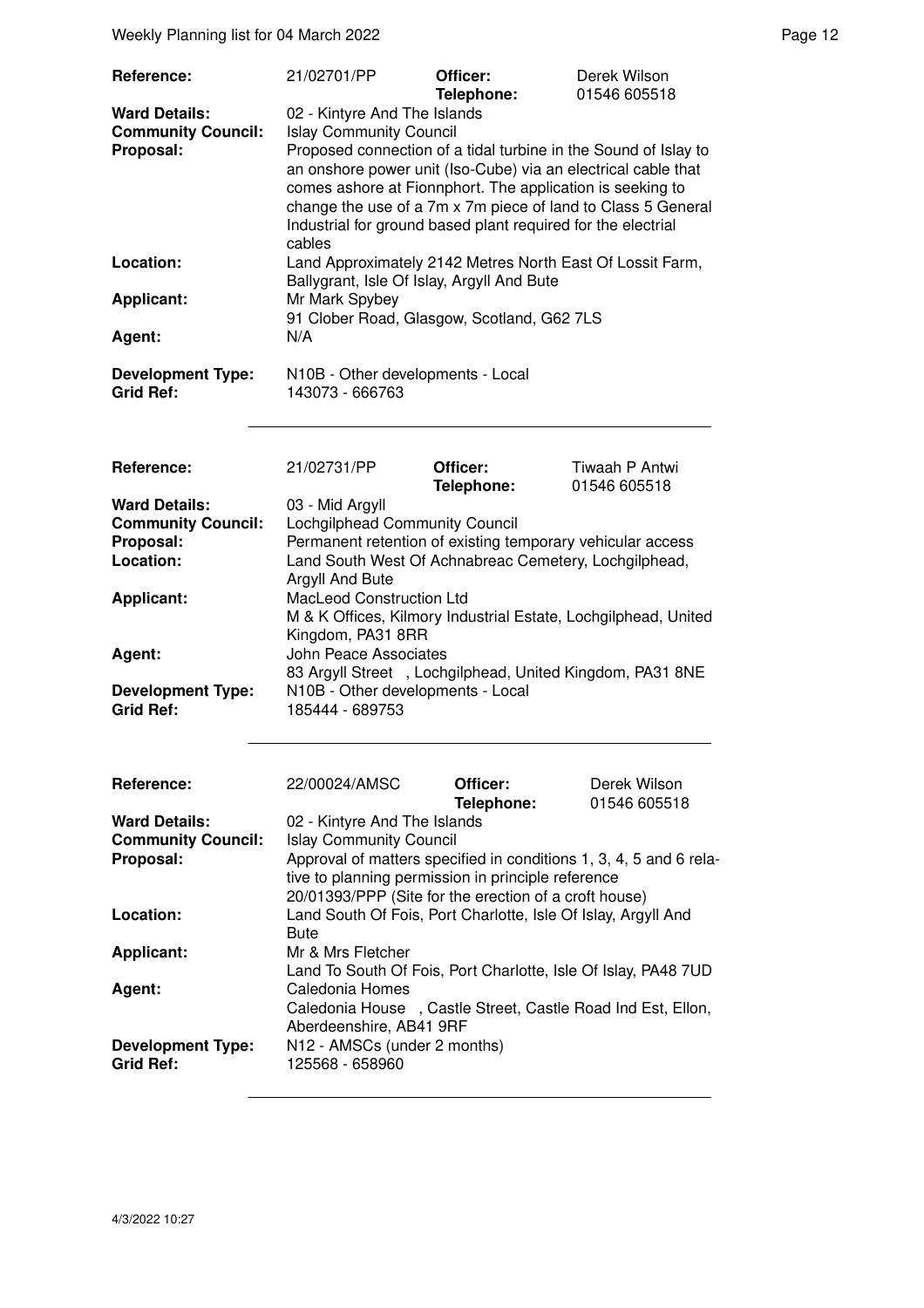Weekly Planning list for 04 March 2022 **Page 13** Page 13

| <b>Reference:</b>         | 22/00025/PP                                            | Officer:<br>Telephone: | Tiwaah P Antwi<br>01546 605518                          |
|---------------------------|--------------------------------------------------------|------------------------|---------------------------------------------------------|
| <b>Ward Details:</b>      | 01 - South Kintyre                                     |                        |                                                         |
| <b>Community Council:</b> | The Laggan Community Council                           |                        |                                                         |
| Proposal:                 | Erection of dwellinghouse                              |                        |                                                         |
| Location:                 |                                                        |                        | Land North Of Lossit Home Farm, Machrihanish, Campbel-  |
|                           | town, Argyll And Bute, PA28 6PZ                        |                        |                                                         |
| <b>Applicant:</b>         | Mr & Mrs Alistair & Fiona Tait                         |                        |                                                         |
|                           |                                                        |                        | Limetree Cottage, Quothquan, Biggar, Scotland, ML12 6ND |
| Agent:                    | Alan S Marshall Architect                              |                        |                                                         |
|                           | Invereshie House, Kincraig, Kingussie, United Kingdom, |                        |                                                         |
|                           | <b>PH21 1NF</b>                                        |                        |                                                         |
| <b>Development Type:</b>  | N03B - Housing - Local                                 |                        |                                                         |
| <b>Grid Ref:</b>          | 163281 - 620633                                        |                        |                                                         |

| <b>Reference:</b>                            | 22/00131/PP                                                     | Officer:<br>Telephone: | Derek Wilson<br>01546 605518 |
|----------------------------------------------|-----------------------------------------------------------------|------------------------|------------------------------|
| <b>Ward Details:</b>                         | 02 - Kintyre And The Islands                                    |                        |                              |
| <b>Community Council:</b>                    | <b>Islay Community Council</b>                                  |                        |                              |
| Proposal:                                    | Erection of dwellinghouse                                       |                        |                              |
| Location:                                    | Land Adjacent To Dunollie, Mansefield Road, Port Ellen, Isle Of |                        |                              |
|                                              | Islay, Argyll And Bute                                          |                        |                              |
| <b>Applicant:</b>                            | Mrs Dolinda Jamieson                                            |                        |                              |
|                                              | 9 Kiells Cottages, Kiells, Port Askaig, Isle of Islay, PA46 7RG |                        |                              |
| Agent:                                       | Caledonia Homes                                                 |                        |                              |
|                                              | , Castle Street, Castle Road Ind Estate,<br>Caledonia House     |                        |                              |
|                                              | Ellon, Aberdeenshire, AB41 9RF                                  |                        |                              |
| <b>Development Type:</b><br><b>Grid Ref:</b> | N03B - Housing - Local<br>136982 - 645384                       |                        |                              |
|                                              |                                                                 |                        |                              |

| Reference:                                   | 22/00134/PP                                                               | Officer:<br>Telephone: | Tiwaah P Antwi<br>01546 605518                                 |
|----------------------------------------------|---------------------------------------------------------------------------|------------------------|----------------------------------------------------------------|
| <b>Ward Details:</b>                         | 02 - Kintyre And The Islands                                              |                        |                                                                |
| <b>Community Council:</b>                    | <b>West Kintyre Community Council</b>                                     |                        |                                                                |
| Proposal:                                    |                                                                           |                        | Erection of dwellinghouse and improvements to existing vehicu- |
|                                              | lar access                                                                |                        |                                                                |
| Location:                                    | Garden Ground Of Muasdale Inn, Muasdale, Tarbert, Argyll<br>And Bute      |                        |                                                                |
| <b>Applicant:</b>                            | Mrs Fiona Watson                                                          |                        |                                                                |
|                                              | Muasdale Inn, Campbeltown Road, Muasdale, Tarbert, UK,<br><b>PA29 6XD</b> |                        |                                                                |
| Agent:                                       | <b>Tom Grant Architects</b>                                               |                        |                                                                |
|                                              | 41 Longrow, Campbeltown, Scotland, PA28 6ER                               |                        |                                                                |
| <b>Development Type:</b><br><b>Grid Ref:</b> | N03B - Housing - Local<br>167966 - 640169                                 |                        |                                                                |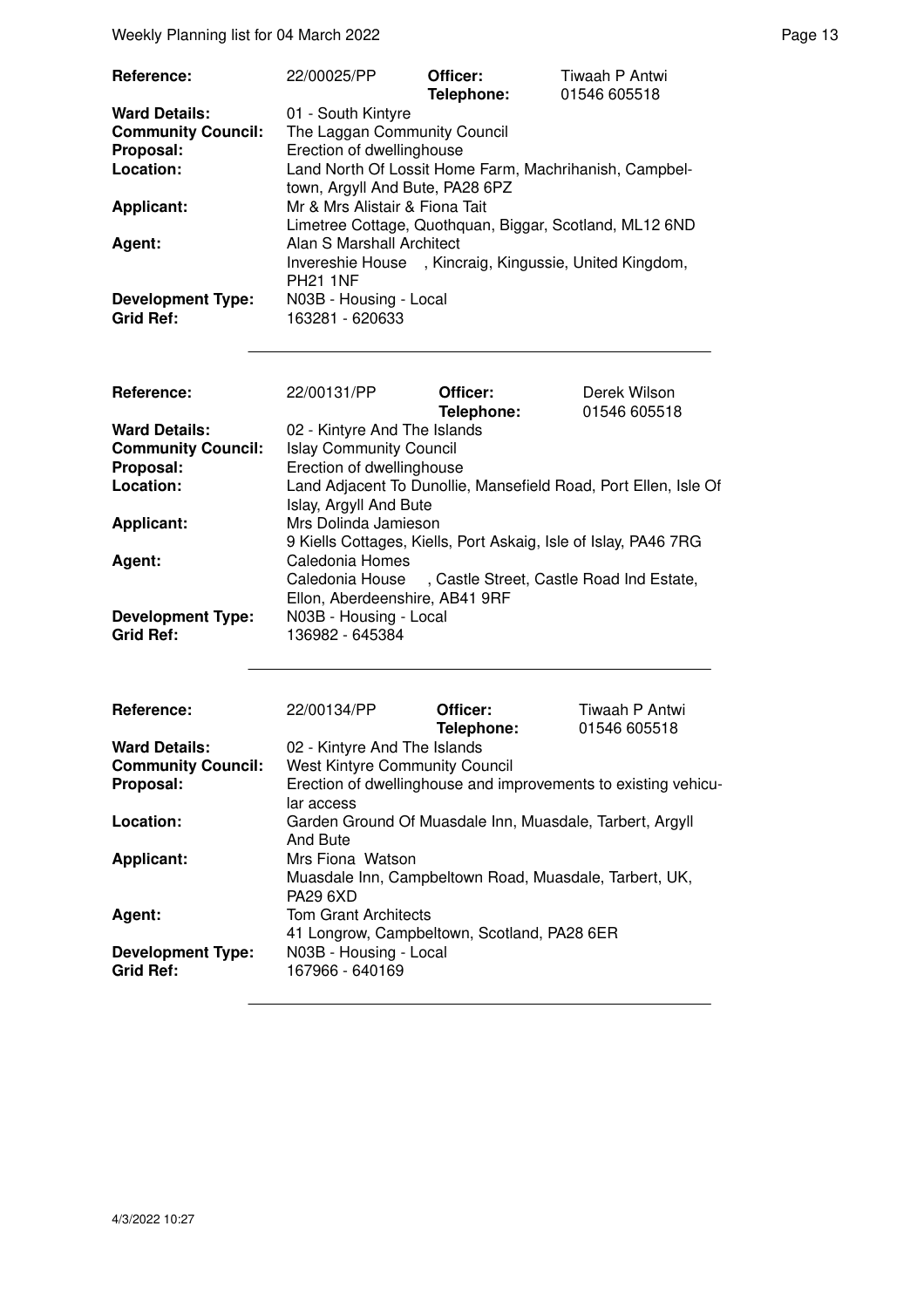Weekly Planning list for 04 March 2022 **Page 14** Page 14

| Reference:                | 22/00166/PPP                                                 | Officer:<br>Telephone:                  | Derek Wilson<br>01546 605518 |
|---------------------------|--------------------------------------------------------------|-----------------------------------------|------------------------------|
| <b>Ward Details:</b>      | 02 - Kintyre And The Islands                                 |                                         |                              |
| <b>Community Council:</b> | <b>Islay Community Council</b>                               |                                         |                              |
| Proposal:                 | Site for the erection of 2 dwellinghouses                    |                                         |                              |
| Location:                 | Land North West Of Brybruich, Port Charlotte, Isle Of Islay, |                                         |                              |
|                           | Argyll And Bute                                              |                                         |                              |
| <b>Applicant:</b>         | Mr Peter MacDermid                                           |                                         |                              |
|                           | 14 Burnside, Bruichladdich, Isle Of Islay, UK, PA49 7UR      |                                         |                              |
| Agent:                    | Bell Ingram                                                  |                                         |                              |
|                           | Durn                                                         | , Isla Road, Perth, Perthshire, PH2 7HF |                              |
| <b>Development Type:</b>  | N03B - Housing - Local                                       |                                         |                              |
| <b>Grid Ref:</b>          | 125630 - 659806                                              |                                         |                              |

| <b>Reference:</b>         | 22/00189/ADV                                                                                                                  | Officer:<br>Telephone: | Kim MacKay<br>01546 605518 |
|---------------------------|-------------------------------------------------------------------------------------------------------------------------------|------------------------|----------------------------|
| <b>Ward Details:</b>      | 01 - South Kintyre                                                                                                            |                        |                            |
| <b>Community Council:</b> | <b>Campbeltown Community Council</b>                                                                                          |                        |                            |
| Proposal:                 | Erection of fascia sign (non illuminated) and installation of<br>replacement advert in existing (illuminated) projecting sign |                        |                            |
| Location:                 | 14 Shore Street, Campbeltown, Argyll And Bute, PA28 6BS                                                                       |                        |                            |
| <b>Applicant:</b>         | Home Wok                                                                                                                      |                        |                            |
|                           | 14 Shore Street, Campbeltown, Scotland, PA28 6BS                                                                              |                        |                            |
| Agent:                    | Andrew C Jones                                                                                                                |                        |                            |
|                           | Ballybrennan, Southend, Campbeltown, Scotland, PA28 6PJ                                                                       |                        |                            |
| <b>Development Type:</b>  | N <sub>15</sub> - Advertisements                                                                                              |                        |                            |
| <b>Grid Ref:</b>          | 172022 - 620372                                                                                                               |                        |                            |
|                           |                                                                                                                               |                        |                            |

| Reference:                                   | 22/00190/PP                                                     | Officer:<br>Telephone: | Kim MacKay<br>01546 605518 |
|----------------------------------------------|-----------------------------------------------------------------|------------------------|----------------------------|
| <b>Ward Details:</b>                         | 01 - South Kintyre                                              |                        |                            |
| <b>Community Council:</b>                    | <b>Campbeltown Community Council</b>                            |                        |                            |
| Proposal:                                    | Installation of replacement extraction flue to rear of building |                        |                            |
| Location:                                    | 14 Shore Street, Campbeltown, Argyll And Bute, PA28 6BS         |                        |                            |
| <b>Applicant:</b>                            | Home Wok                                                        |                        |                            |
|                                              | 14 Shore Street, Campbeltown, Scotland, PA28 6BS                |                        |                            |
| Agent:                                       | Andrew C Jones                                                  |                        |                            |
|                                              | Ballybrennan, Southend, Campbeltown, Scotland, PA28 6PJ         |                        |                            |
| <b>Development Type:</b><br><b>Grid Ref:</b> | N10B - Other developments - Local<br>172022 - 620372            |                        |                            |